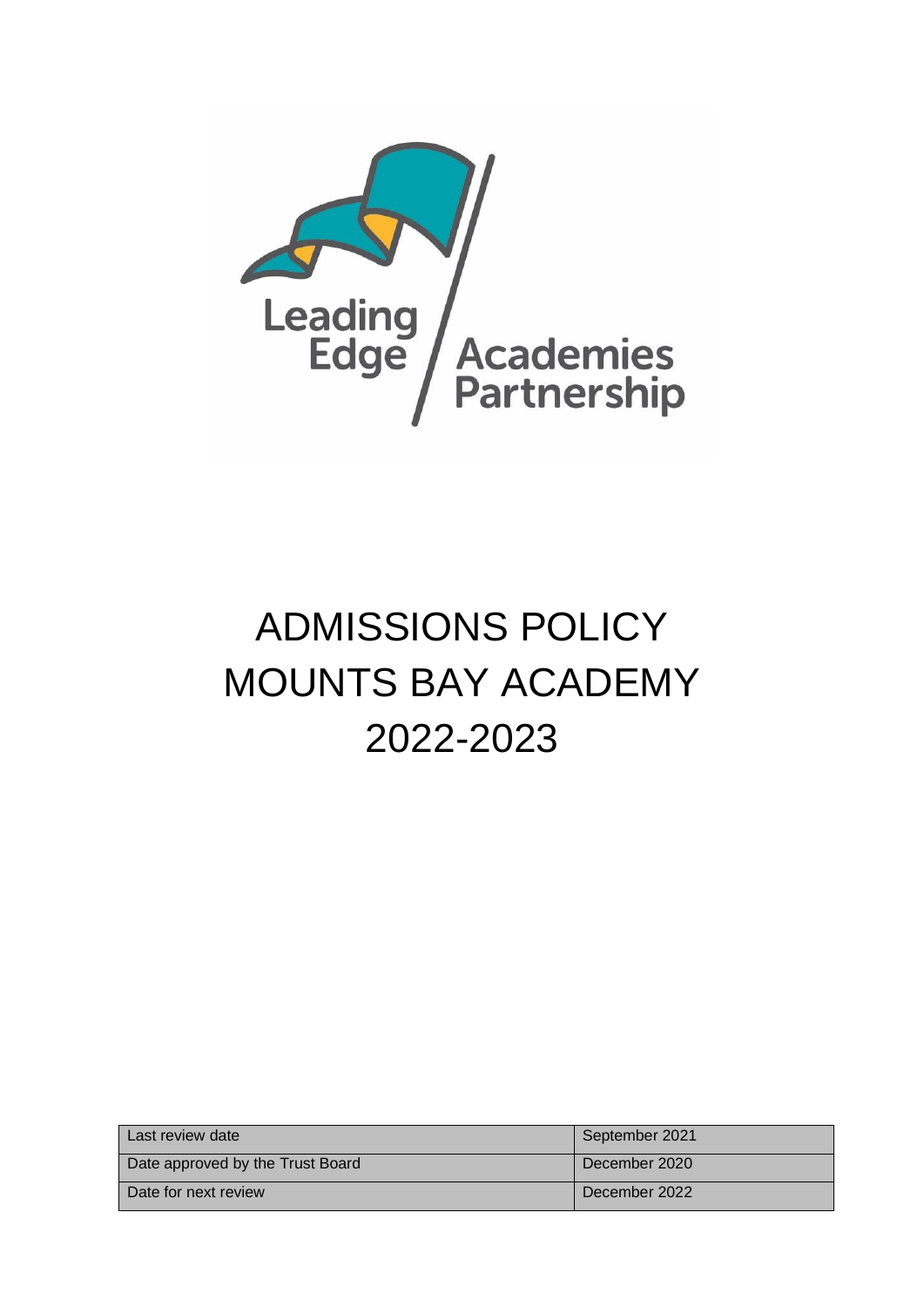# Table of Contents

|                                                           |    | <b>Introduction</b>                                       | 3 |
|-----------------------------------------------------------|----|-----------------------------------------------------------|---|
| <b>Policy Statement</b>                                   |    |                                                           | 3 |
| <b>Values Statement</b>                                   |    |                                                           | 3 |
| <b>Aims</b>                                               |    |                                                           | 3 |
| Applying for a place                                      |    |                                                           | 4 |
| Age of Admission                                          |    |                                                           | 4 |
| <b>Allocation of places</b>                               |    |                                                           | 4 |
|                                                           |    | Admission of children outside their normal age group      | 4 |
| In-year admissions                                        |    |                                                           | 4 |
|                                                           |    | <b>Waiting lists</b>                                      | 5 |
|                                                           |    | <b>Oversubscription Criteria</b>                          | 5 |
|                                                           | 1. | Children in care and children who were previously in care | 5 |
|                                                           | 2. | Children who live in the designated area                  | 5 |
|                                                           | 3. | Social and medical need                                   | 5 |
|                                                           | 4. | Siblings at the Academy                                   | 5 |
|                                                           | 5. | Primary school in designated area                         | 5 |
|                                                           | 6. | All other children                                        | 5 |
| <b>Challenging behaviour</b>                              |    | 6                                                         |   |
| <b>Fair Access Protocol</b>                               |    | 6                                                         |   |
| <b>Appeals</b>                                            |    | 6                                                         |   |
| <b>Monitoring arrangements</b>                            |    |                                                           | 7 |
| <b>Notes and definitions</b>                              |    | 8                                                         |   |
| Children in care and children who were previously in care |    |                                                           | 8 |
| Designated areas                                          |    |                                                           | 8 |
| <b>Primary Schools</b>                                    |    | 8                                                         |   |
| Social and medical need                                   |    | 9                                                         |   |
| Siblings                                                  |    |                                                           | 9 |
| Tie-breakers                                              |    |                                                           | 9 |
|                                                           |    | Final tie-breaker                                         | 9 |
|                                                           |    | <b>Distances</b>                                          | 9 |
|                                                           |    | Home address                                              | 9 |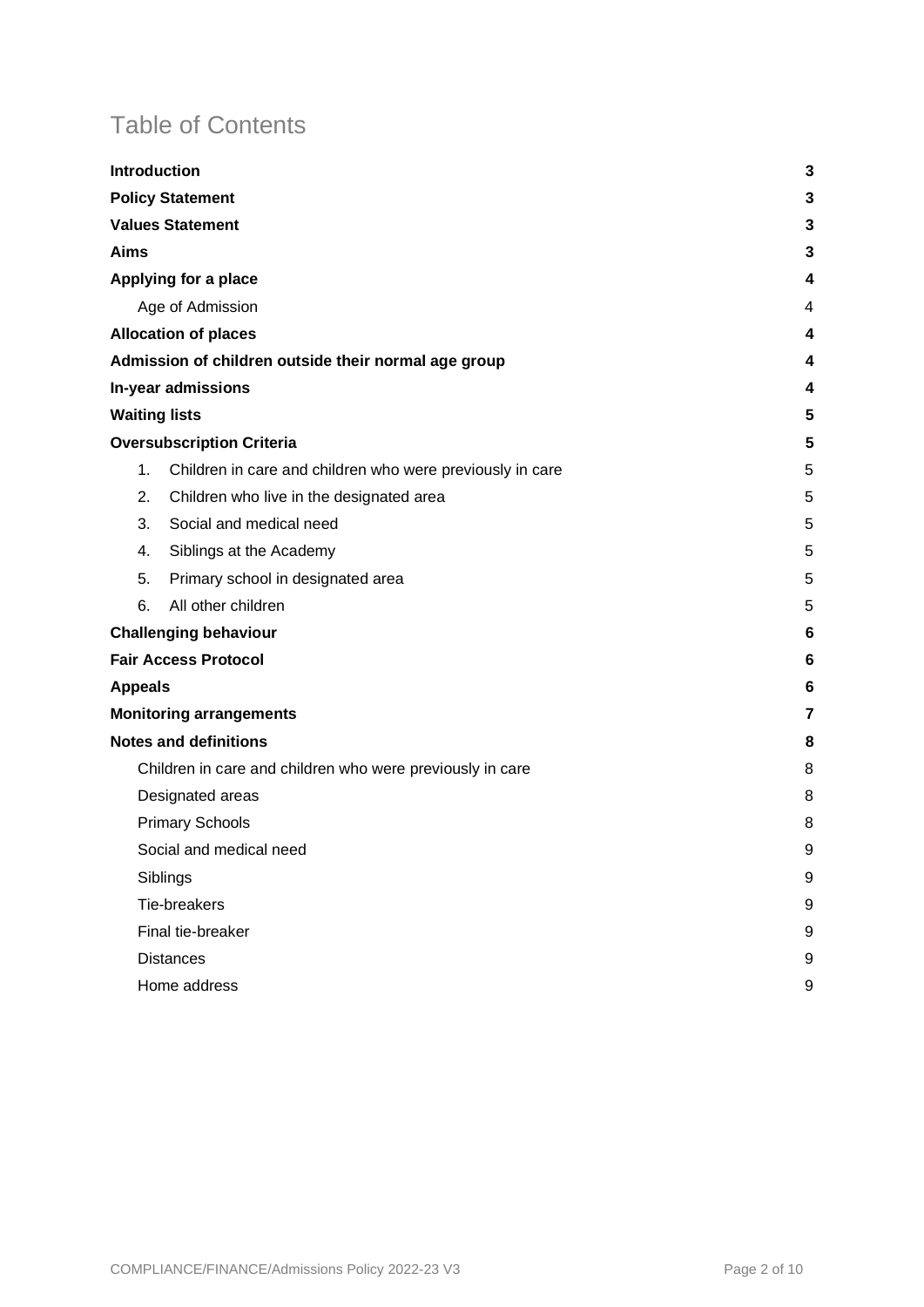### **Introduction**

The Leading Edge Academies Partnership (the 'Trust') is a team of school leaders that aim to be Leading Edge and pioneering in their approach to education and well-being. We are a growing family of likeminded schools that offer a values-based education to the communities we serve and welcome staff, workers, students, parents/carers and volunteers from all different ethnic groups and backgrounds.

The term 'Trust Community' includes all staff, trustees, governors, students, parents/carers, volunteers and visitors.

We are a values-based Trust, which means all actions are guided by our three 'Es' as follows:

- **Excellence** 'Outstanding quality'
- **Evolution** 'Continuous change'
- **Equity** 'Fairness and social justice'

This policy is based on the value of **'Equity'**

This policy is based on the value 'Equity', thereby ensuring all applicants are treated with fairness and sound justice.

### **Policy Statement**

Mounts Bay Academy and the Trust is the admission authority for the academy.

The Trust will participate fully in the Local Authority's Fair Access Protocol and the Local Authority's Coordinated Admissions Schemes. Details of these schemes are available on the Council's website [\(www.cornwall.gov.uk/admissions\)](http://www.cornwall.gov.uk/admissions) or on request from the Local Authority. Closing dates and other details about the application process will be stated in those Schemes.

This policy is based on the following advice from the Department for Education (DfE):

- [School Admissions Code 2021](https://www.gov.uk/government/publications/school-admissions-code--2)
- **[School Admission Appeals Code](https://www.gov.uk/government/publications/school-admissions-appeals-code)**

The school is required to comply with these codes, and with the law relating to admissions as set out in the [School Standards and Framework Act 1998.](http://www.legislation.gov.uk/ukpga/1998/31/contents)

As an academy, the school is required by its funding agreement to comply with these codes, and with the law relating to admissions as set out in the **School Standards and Framework Act 1998**.

This policy complies with our funding agreement and articles of association.

### **Values Statement**

Students will be admitted to the Academy without reference to ability or aptitude using the procedures detailed in this document, which includes arrangements and criteria that will be applied in the event of oversubscription.

Learning is the central activity of the Academy and informs every decision that takes place. All staff, students, Trustees, Governors, parents and community partners are encouraged to participate as lifelong learners. We aim to develop a community of learners that work to enhance the quality of life of all. We oppose beliefs that limit individuals realising their potential as we are committed to raising aspirations for all. All changes should be informed by research and considered by all groups it will involve. We endeavour to promote a healthy lifestyle both within the curriculum and beyond. We enable students to access a flexible curriculum developed to meet the needs of individuals.

### **Aims**

This policy aims to:

- Explain how to apply for a place at the school
- Set out the school's arrangements for allocating places to the pupils who apply
- Explain how to appeal against a decision not to offer your child a place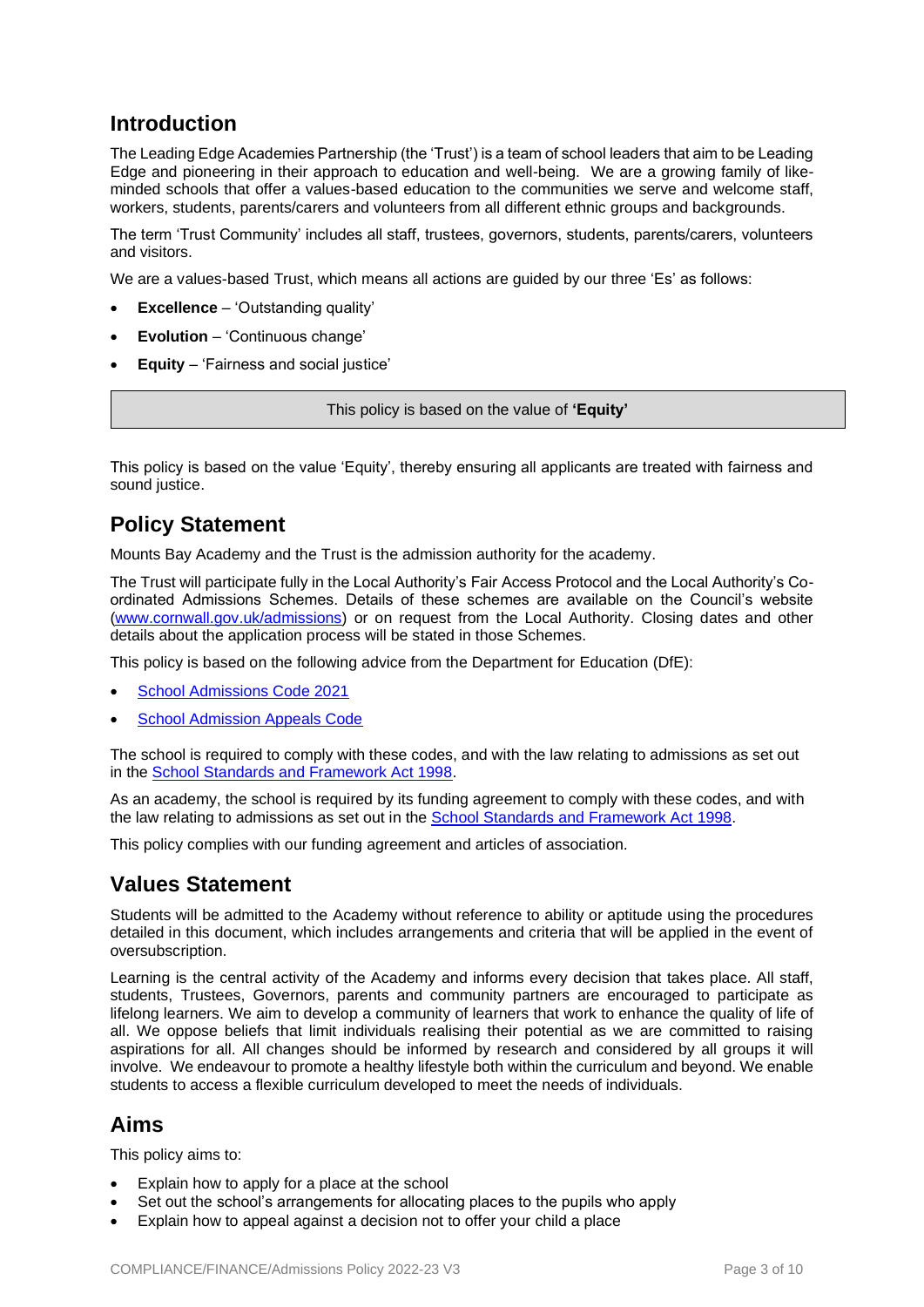# **Applying for a place**

### **Age of Admission**

All applications for places in Year 7 or during the school year must be made direct to the applicant's home local authority on the appropriate application form. The application form and supporting information will be available on the Local Authority's website. [There is no supplementary information form required by the Governing Body.]

However, if your child has an Education, Health and Care Plan or Statement of Special Educational Needs, you do not need to complete an application form, as a school place will be identified through a separate process.

### **Allocation of places**

Children with an Education, Health and Care Plan (EHC) or Statement of Special Educational Needs that names Mounts Bay Academy as their choice, will be admitted regardless of the number on roll in the year group.

Children in Care who are directed to the school by the Local Authority (or Secretary of State in the case of academies) will be admitted to the school regardless of the number on roll in the year group.

Mounts Bay Academy has an agreed Net Capacity of 1010 students. The published admission number (PAN) for reception in 2022/23 will be 210. Places will be allocated up to this number. In the event that more applications are received than places available, the oversubscription criteria listed later in this document will be used to decide on allocations. If the academy is not oversubscribed, all applicants will be admitted.

### **Admission of children outside their normal age group**

Although most children will be admitted to the Academy with their own age group, from time to time parents seek places outside their normal age group, for example, if the child is gifted and talented or has experienced problems or missed part of the year, often due to ill health.

While it would not normally be appropriate for a child to be placed in a year group that is not concurrent with their chronological age, the Academy will consider these requests carefully, and together with the local authority, will make a decision based on the particular circumstances of each case and in the best interests of the child concerned. Guidance can also be found at [www.cornwall.gov.uk/admissions](http://www.cornwall.gov.uk/admissions) or on request from the School Admissions Team.

Wherever possible, requests for admission outside a child's normal age group will be processed as part of the main admissions round. They will be considered on the basis of the admission arrangements laid out in this policy, including the oversubscription criteria listed on page 5 of this policy. Applications will not be treated as a lower priority if parents have made a request for a child to be admitted outside the normal age group.

Parents will always be informed of the reasons for any decision on the year group a child should be admitted to.

Parents who are refused a place at a school for which they have applied have the right of appeal to an independent admission appeal panel. However, they do not have a right of appeal if they have been offered a place and it is not in their preferred age group.

### **In-year admissions**

Parents can apply for a place for their child at any time outside the normal admissions round. As is the case in the normal admissions round, all children whose EHC plans name the school will be admitted.

Likewise, if there are spaces available in the year group you are applying for, your child will be offered a place.

If there are no spaces available at the time of your application, your child's name will be added to a waiting list for the relevant year group. When a space becomes available, it will be filled by one of the pupils on the waiting list in accordance with the oversubscription criteria listed on page 6 of this policy. Priority will not be given to children on the basis that they have been on the waiting list the longest.

Applications for in-year admissions must be done through Cornwall Council's Admissions Portal: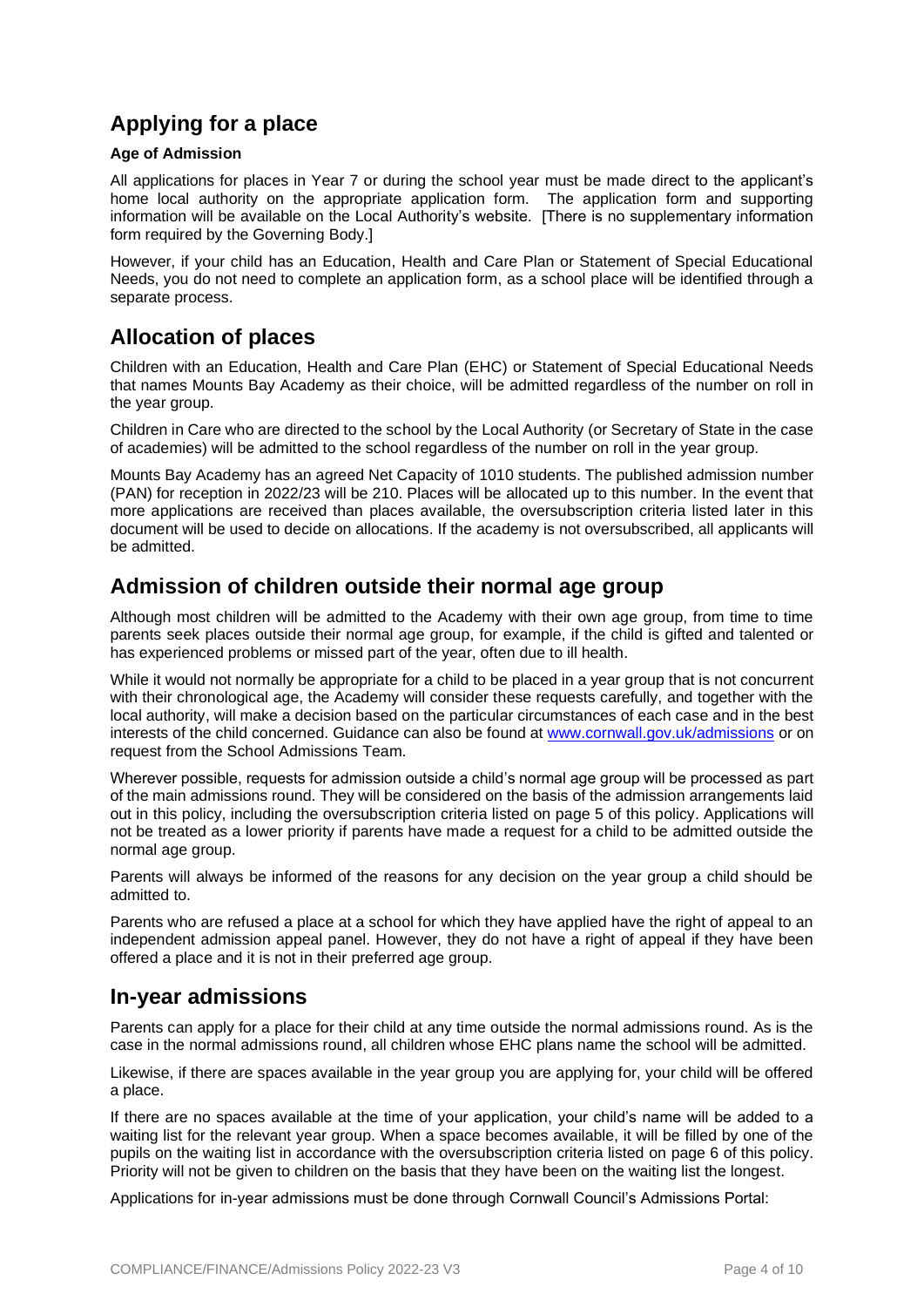[https://www.cornwall.gov.uk/schools-and-education/schools-and-colleges/school-admissions/ready-to](https://www.cornwall.gov.uk/schools-and-education/schools-and-colleges/school-admissions/ready-to-apply/)[apply/](https://www.cornwall.gov.uk/schools-and-education/schools-and-colleges/school-admissions/ready-to-apply/)

### **Waiting lists**

If, after the offer of places has been made the Academy is over-subscribed, all parents whose applications have been unsuccessful will be asked whether they wish to be placed on a waiting list. This waiting list will be administered by Academy Trust in partnership with the LA for the duration of the year of application.

The waiting list will be based on the Academy's oversubscription criteria and a child's place on a waiting list is subject to change according to additional information received about applications or children being added to the list and therefore their place on the list might move up or down. No priority is given to the length of time that a child has been on the list. Children with an Education, Health and Care Plan or Statement of Special Educational Needs and children in care or children that were previously in care will take precedence over those on the waiting list. Children admitted under the Fair Access Protocol will also be given priority over children on the waiting list.

### **Oversubscription Criteria**

In the event of there being more than 200 applications for places in Year 7 for the 2022/23 academic year or more applications than places for any year group during the school year, the following oversubscription criteria will be used to prioritise applications, after the admission of children whose Education, Health and Care Plan or Statement of Special Educational Needs names the school:

### **1. Children in care and children who were previously in care**

Highest priority will be given to children in care and all children who were previously in care but immediately after being in care became subject to an adoption, child arrangement, or special guardianship order, including those who appear (to the admission authority) to have been in state care outside of England and ceased to be in care as a result of being adopted<sup>1</sup>.

#### **2. Children who live in the designated area**

Children who live in the designated area of Mounts Bay Academy or whose parents can provide evidence that they will be living in the designated area of Mounts Bay Academy by the requested date of admission.

If there are more designated area children wanting places at the academy than there are places available, criteria 4 to 6 below will be used to decide which of these children should have priority for admission. If there are still places available after all the designated area children have been allocated places, criteria 4 to 6 will be used to decide which of the remaining children should have priority for any spare places.

#### **3. Social and medical need**

Children with an unequivocal professional recommendation from a doctor, school medical officer, educational psychologist, health visitor, education welfare officer or social worker that nonplacement at Mounts Bay Academy would cause harm to the child and that placement at Mounts Bay Academy is essential. Such recommendations must be made in writing and must give full supporting reasons.

### **4. Siblings at the Academy**

Children who have a sibling attending the school at the time of application and who will still have a sibling attending the Academy at the proposed date of admission. Siblings includes step siblings, foster siblings, adopted siblings and other children living permanently at the same address. This will include siblings living at the same address for at least part of the school week.

#### **5. Primary school in designated area**

Children on roll of a primary school (at the time of allocation) whose designated area is contained within or forms part of the designated area of Mounts Bay Academy.

### **6. All other children**

<sup>1</sup> Subject to Parliamentary approval of the School Admissions Code 2021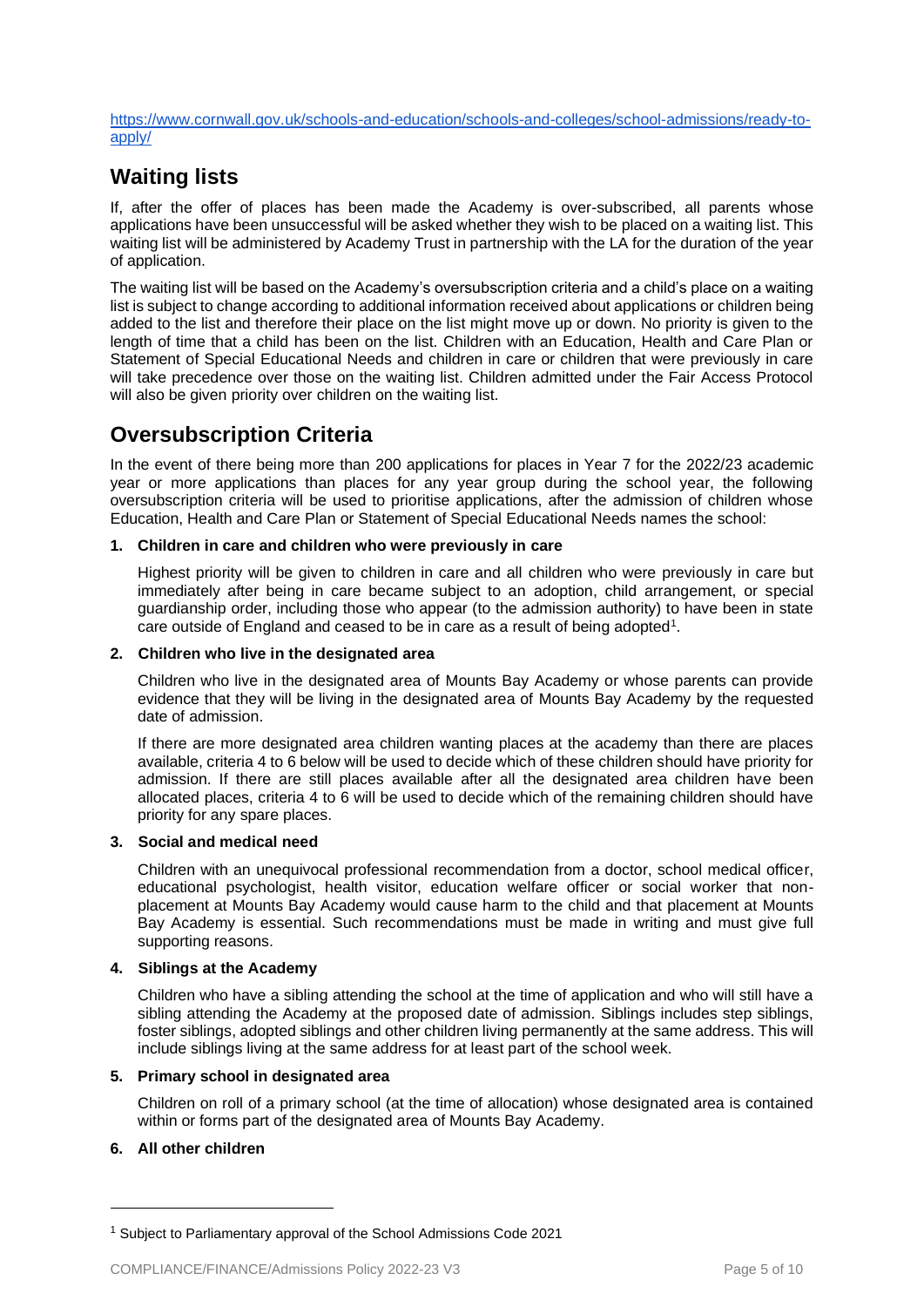## **Challenging behaviour**

We will not refuse to admit a child on behavioural grounds in the normal admissions round or at any point in the normal year of entry. We may refuse admission in certain cases where the specific criteria listed in the School Admissions Code (paragraph 3.8) apply, ie where section 87 of the [School Standards](https://www.legislation.gov.uk/ukpga/1998/31/part/III/chapter/I/crossheading/parental-preferences/enacted?view=plain)  [and Framework Act 1998](https://www.legislation.gov.uk/ukpga/1998/31/part/III/chapter/I/crossheading/parental-preferences/enacted?view=plain) is engaged.

We may refuse admission for an in-year applicant for a year group that is not the normal point of entry, only in such a case that we have good reason to believe that the child may display challenging behaviour that may adversely affect the provision we can offer. In this case, we will refer these pupils to the Fair Access Protocol. We will not refuse admission on these grounds to looked after children, previously looked after children and children with EHC plans listing the school.

### **Fair Access Protocol**

We participate in [Cornwall Council's Fair Access Protocol.](https://www.cornwall.gov.uk/fairaccess) This helps ensure that all children, including those who are unplaced and vulnerable, or having difficulty in securing a school place in-year, get access to a school place as quickly as possible.

### **Tie break**

In the case of two or more applications that cannot be separated by the oversubscription criteria outlined above, the school will use the distance between the school and a child's home as a tie breaker to decide between applicants. Priority will be given to children who live closest to Mounts Bay Academy. Distance will be measured in a straight line from the child's home address to the school's front gates on Boscathnoe Lane. A child's home address will be considered to be where they are resident for the majority of nights in a normal school week.

### **Final tie-breaker**

Should the tie-breakers above still leave children with an equal claim because distances are exactly the same, random allocation will be used to decide between them. Mounts Bay Academy will use the Local Authority's Random Allocation Protocol, supervised by an independent person, which is available on request.

# **Appeals**

When a parent is refused a place at a school for which they have applied, they will have the right to appeal to an independent panel. The letter confirming the refusal will explain:

- the reason for the refusal;
- information about the right to appeal;
- the deadline for lodging an appeal; and
- contact details for making an appeal.

Parents will have 20 school days after they receive the notification to appeal the decision. Appeals must then be heard within 40 school days of this deadline. The 'Timetable' at the end of this Scheme indicates the timeline for appeals.

Parents can only appeal again for a place in the same school within the same academic year if the admission authority for that school has accepted a further application because there has been a significant and material change in the circumstances of the parent, child or school (as determined by the admission authority) but has determined that the new application must also be refused.

Appeals are heard by an independent appeals panel arranged by the Local Authority on behalf of the Academy's Governing Body. Further details and a timeline can be found in the Local Authority's [Co](https://www.cornwall.gov.uk/media/m02k5rul/coordinated-admissions-scheme-2022-23.pdf)[ordinated Admissions Scheme.](https://www.cornwall.gov.uk/media/m02k5rul/coordinated-admissions-scheme-2022-23.pdf) Applicants can only appeal again for a place at Mounts Bay Academy within the same academic year if the admission authority has accepted a further application because there has been a significant and material change in the circumstances of the parent or carer, child or school (e.g. a change of address into a school's designated area), but has determined that the new application must also be refused.

You can find details of the appeals timetable on the following webpage:

[https://www.cornwall.gov.uk/schools-and-education/schools-and-colleges/school-admissions/appeal](https://www.cornwall.gov.uk/schools-and-education/schools-and-colleges/school-admissions/appeal-a-school-place-decision/)[a-school-place-decision/](https://www.cornwall.gov.uk/schools-and-education/schools-and-colleges/school-admissions/appeal-a-school-place-decision/)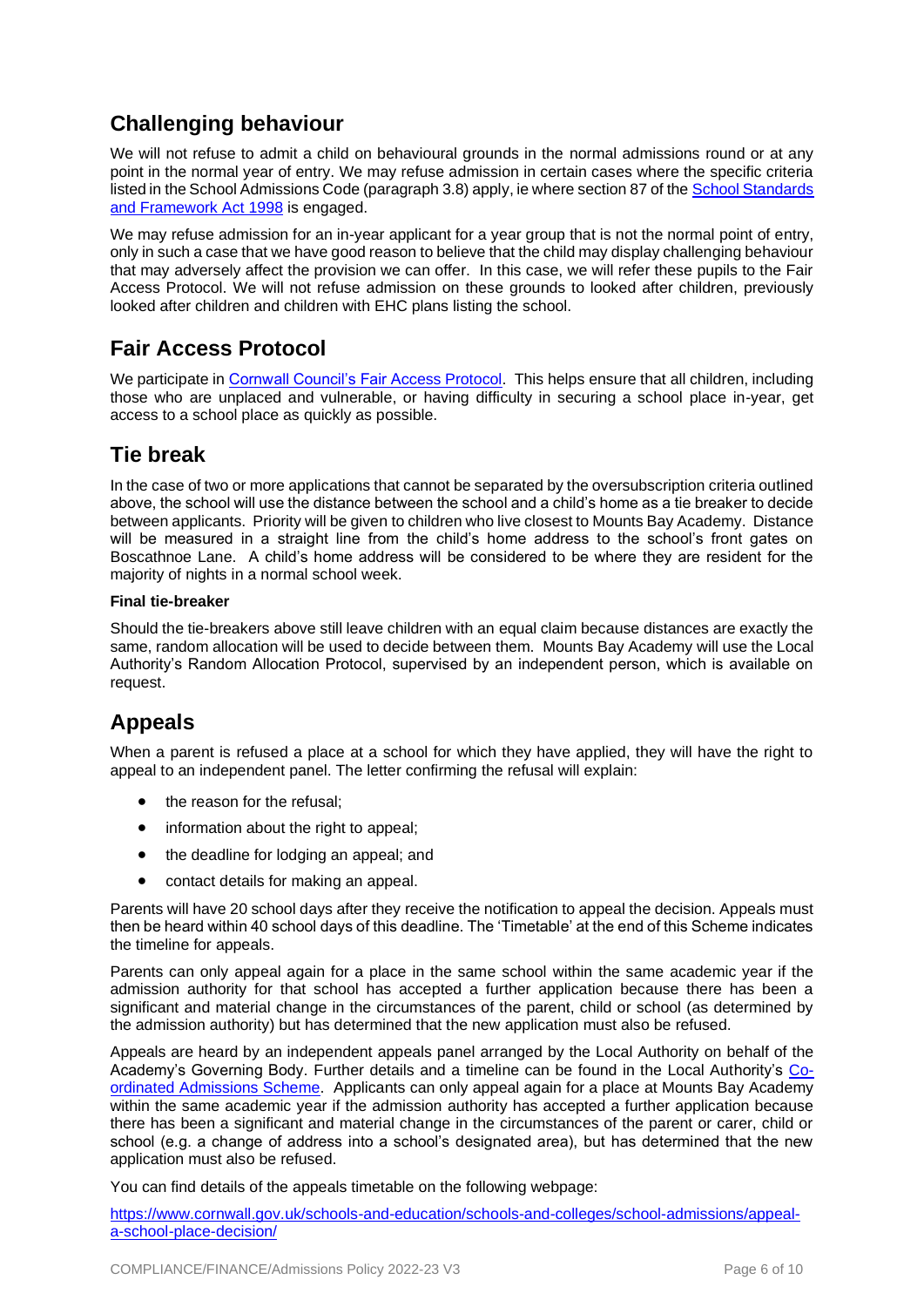### **Monitoring arrangements**

Whenever changes to admission arrangements are proposed (except where the change is an increase to the agreed admission number), the governing board will publicly consult on these changes. If nothing changes, it will publicly consult on the school's admission arrangements at least once every 7 years.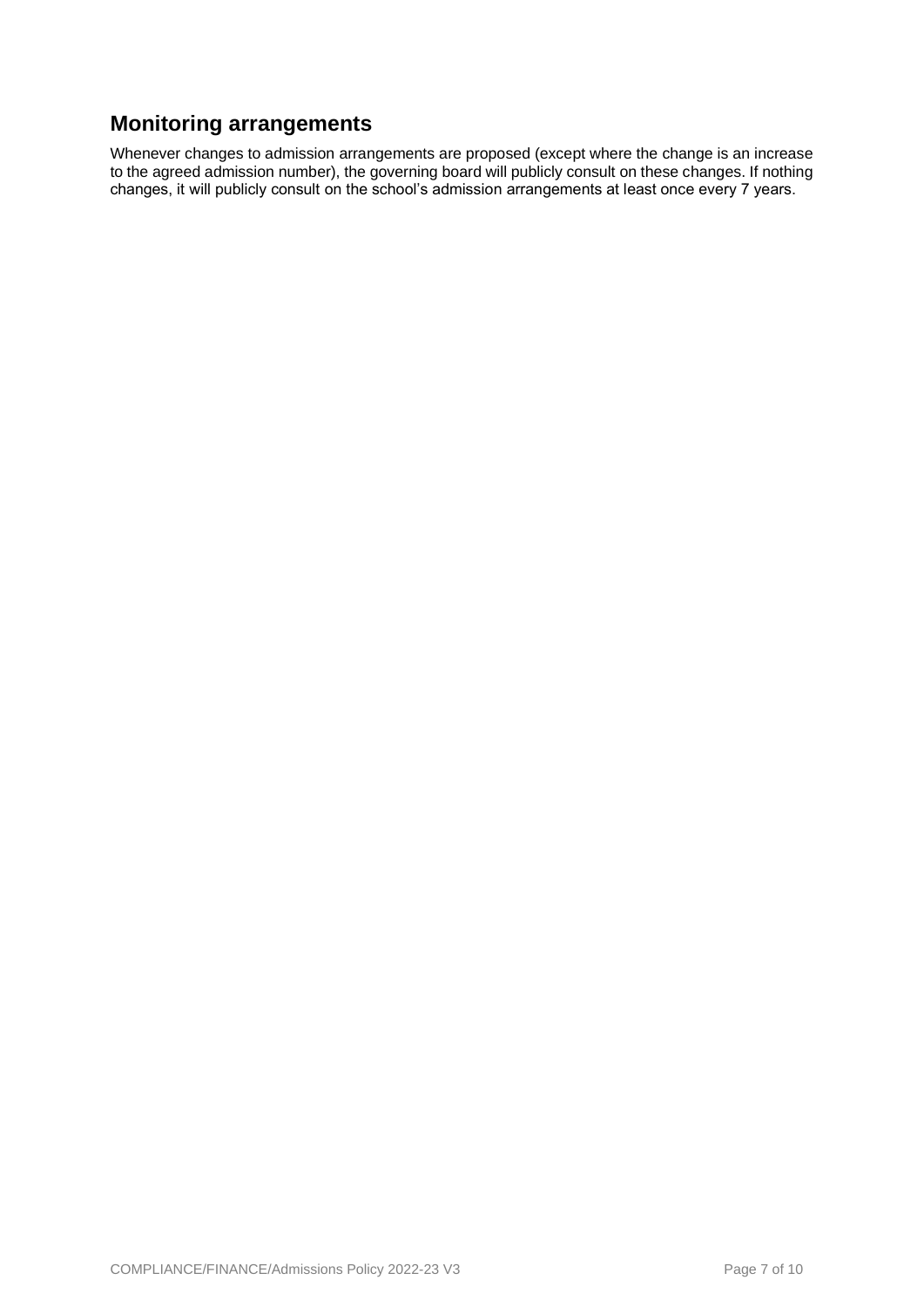### **Notes and definitions**

The **normal admissions round** is the period during which parents can apply for state-funded school places at the school's normal point of entry, using the common application form provided by their home local authority.

**Previously looked after children** are children who were looked after, but ceased to be so because they:

- Were adopted under the Adoption Act 1976 or the Adoption and Children Act 2002, or
- Became subject to a child arrangements order, or
- Became subject to a special guardianship order
- This includes children who appear to have been in state care outside of England and have ceased to be in state care due to being adopted.

A child reaches **compulsory school age** on the prescribed day following their fifth birthday (or on their fifth birthday if it falls on a prescribed day). The prescribed days are 31 December, 31 March and 31 August.

#### **Children in care and children who were previously in care**

A 'child in care' may also be referred to as a 'looked after child' and is a child who is (a) in the care of a local authority, or (b) being provided with accommodation by a local authority in the exercise of their social services functions (see the definition in Section 22(1) of the Children Act 1989).

A 'child arrangement order' is an order settling the arrangements to be made as to the person with whom the child is to live under Section 8 of the Children Act 1989. Section 14A of the Children Act 1989 defines a 'special guardianship order' as an order appointing one or more individuals to be a child's special guardian (or special guardians).

A child is regarded as having been in state care outside of England if they were in the care of or were accommodated by a public authority, a religious organisation, or any other provider of care whose sole or main purpose is to benefit society (see Section 23ZZA(8) of the Children Act 1989 (inserted by Section 4 of the Children and Social Work Act 2017)).

#### **Designated areas**

Cornwall Council has divided Cornwall into geographical areas. Each of these areas is served by a specific primary school, or in some cases, groups of schools. These areas are called 'designated areas' (you may also have heard these areas referred to as 'catchment' areas). The designated area used in Mounts Bay Academy's oversubscription criteria will be as defined by Cornwall Council. NB: not all schools prioritise on the basis of designated area or use Cornwall Council's defined area, however, entitlement to home to school transport will still be based on these areas. Your designated school will not always be the one nearest to your home address. Maps are available for all designated areas online at: [www.cornwall.gov.uk/admissions](http://www.cornwall.gov.uk/admissions) or by calling the School Admissions Team on 0300 1234 101 or emailing: [schooladmissions@cornwall.gov.uk.](mailto:schooladmissions@cornwall.gov.uk)

If you are planning to move into the designated area of Mounts Bay Academy, your application for a place for your child will not be given the priority accorded to designated area pupils without firm evidence of your new address and moving date, such as a copy of a signed and dated tenancy agreement or confirmation that contracts have been exchanged.

#### **Primary Schools**

Primary schools whose designated areas are contained within or form part of the designated area of Mounts Bay Academy:

| Alverton CP School              | Newlyn School                     |
|---------------------------------|-----------------------------------|
| Germoe CP School                | Pensans Primary School            |
| Gulval CP School                | St Hilary School                  |
| Heamoor CP School               | St Maddern's C of E School        |
| Ludgvan School                  | St Mary's C of E School           |
| Marazion School                 | St Mary's Catholic Primary School |
| <b>Mousehole Primary School</b> | <b>Trythall Primary School</b>    |
|                                 |                                   |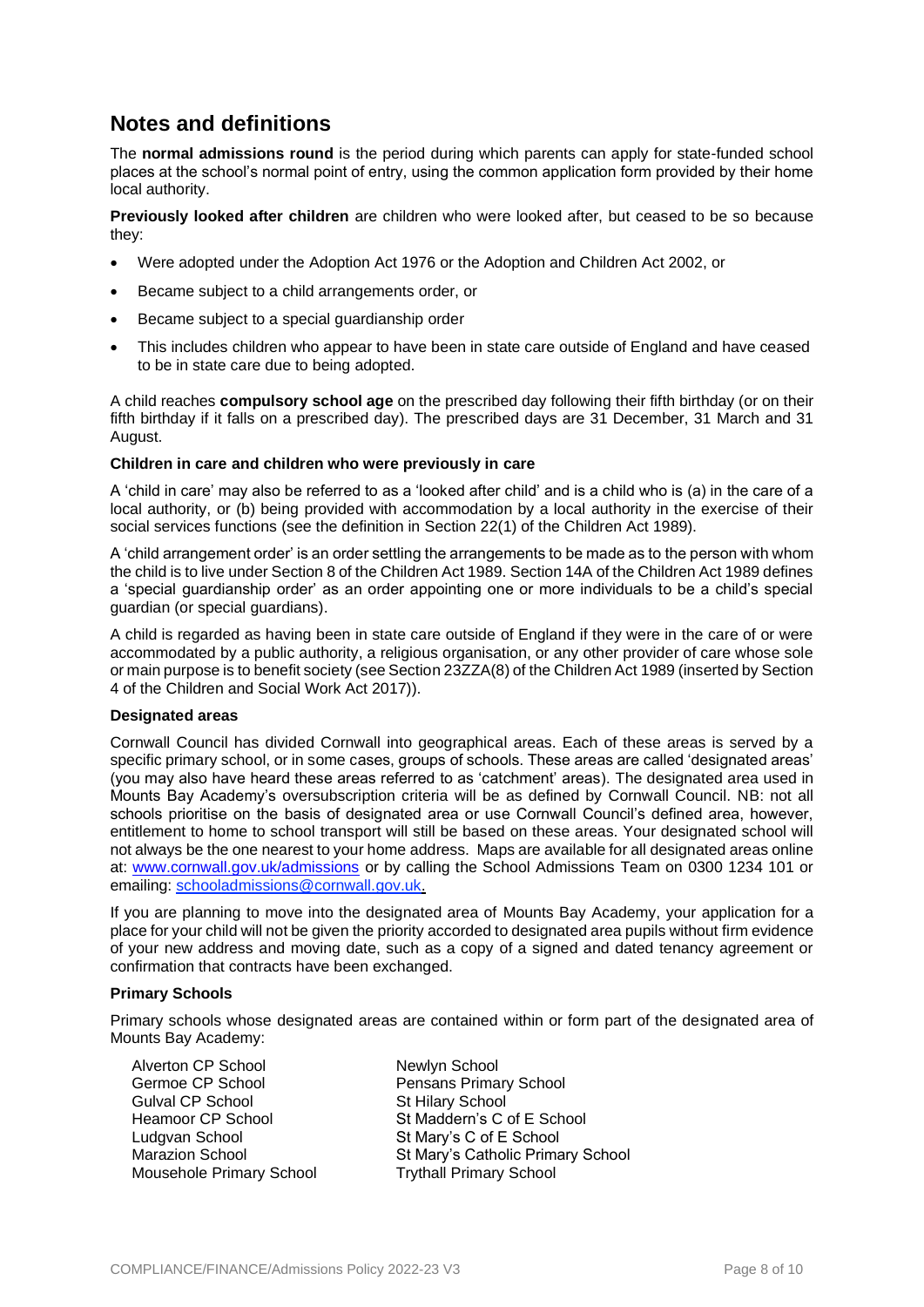#### **Social and medical need**

Applicants will only be considered under this criterion for children with an unequivocal professional recommendation and the parent/carer can demonstrate that their only the preferred school can meet the exceptional medical or social needs of the child, supported by a recommendation from, for example, a doctor, school medical officer or educational psychologist. Such recommendations must be made in writing to the School Admissions Team and must give full supporting reasons. The admission authority will make the final decision on whether or not to accept an application under this criterion.

#### **Siblings**

A sibling means brothers or sisters and is defined as a full, half, step, adopted or long-term fostered child living at the same address. In the case of siblings living at a different address the siblings must be blood relatives, in other words share at least one parent. We do not include 'cousins' within our definition of siblings.

Where applications are received on behalf of 'multiple birth siblings' (i.e. twins, triplets, etc.) or siblings whose dates of birth place them in the same chronological year group, every effort will be made to offer both or all the children places at Mounts Bay Academy, which may mean allocating places above the Published Admission Number (PAN) where that is possible. However, where this is not possible, parents will be invited to decide which of the children should be allocated the available place(s).

#### **Tie-breakers**

In the case of two or more applications that cannot be separated by the oversubscription criteria outlined above, the school will use the distance between the school and a child's home as a tie breaker to decide between applicants. Priority will be given to children who live closest to Mounts Bay Academy. Distance will be measured in a straight line from the child's home address to the school's front gates on Boscathnoe Lane. A child's home address will be considered to be where they reside for the majority of nights in a normal school week.

#### **Final tie-breaker**

Should the tie-breakers above still leave children with an equal claim because distances are exactly the same, random allocation will be used to decide between them. Mounts Bay Academy will use the Local Authority's Random Allocation Protocol, supervised by an independent person, which is available on request.

#### **Distances**

Home to school distances used for tie-breaking will be measured by a straight-line measurement as determined by Cornwall Council's nominated Geographical Information System. Measurements will be between your home address (the centre of the main building of the property) and the main gate of the school (as determined by Cornwall Council).

Distances used to determine the nearest school with places available (ie where it is not possible to offer a place at a preferred school) and for establishing transport entitlements, will be measured by the nearest available route as determined by Cornwall Council's nominated Geographical Information System software.

#### **Home address**

Each child can have only one registered address for the purposes of determining priority for admission and transport entitlement. This address should be the place where the child is normally resident at the point of application or evidence of the address from which a child will attend school, in the form of written confirmation of a house purchase or a formal tenancy agreement. If there is shared residence of the child or a query is raised regarding the validity of an address, the LA will consider the home address to be with the parent with primary day to day care and control of the child. Residency of a child may also be clarified through a Child Arrangement Order where it is shown who has care of the child. Evidence may be requested to show the address to which any Child Benefit is paid and at which the child is registered with a doctor's surgery.

It is expected that parents will submit only one application for each child. Any disputes in relation to the child's home address should be settled before applying, the admission authority will not become involved in any parental disputes. If agreement cannot be obtained before an application is made, then parents/carers may need to settle the matter through the courts. Where no agreement is reached or order obtained, Cornwall Council will determine the home address.

Applications for children of Service Families will be processed and places allocated based on the proposed address (with supporting evidence) or, if the family are not able to confirm a proposed address